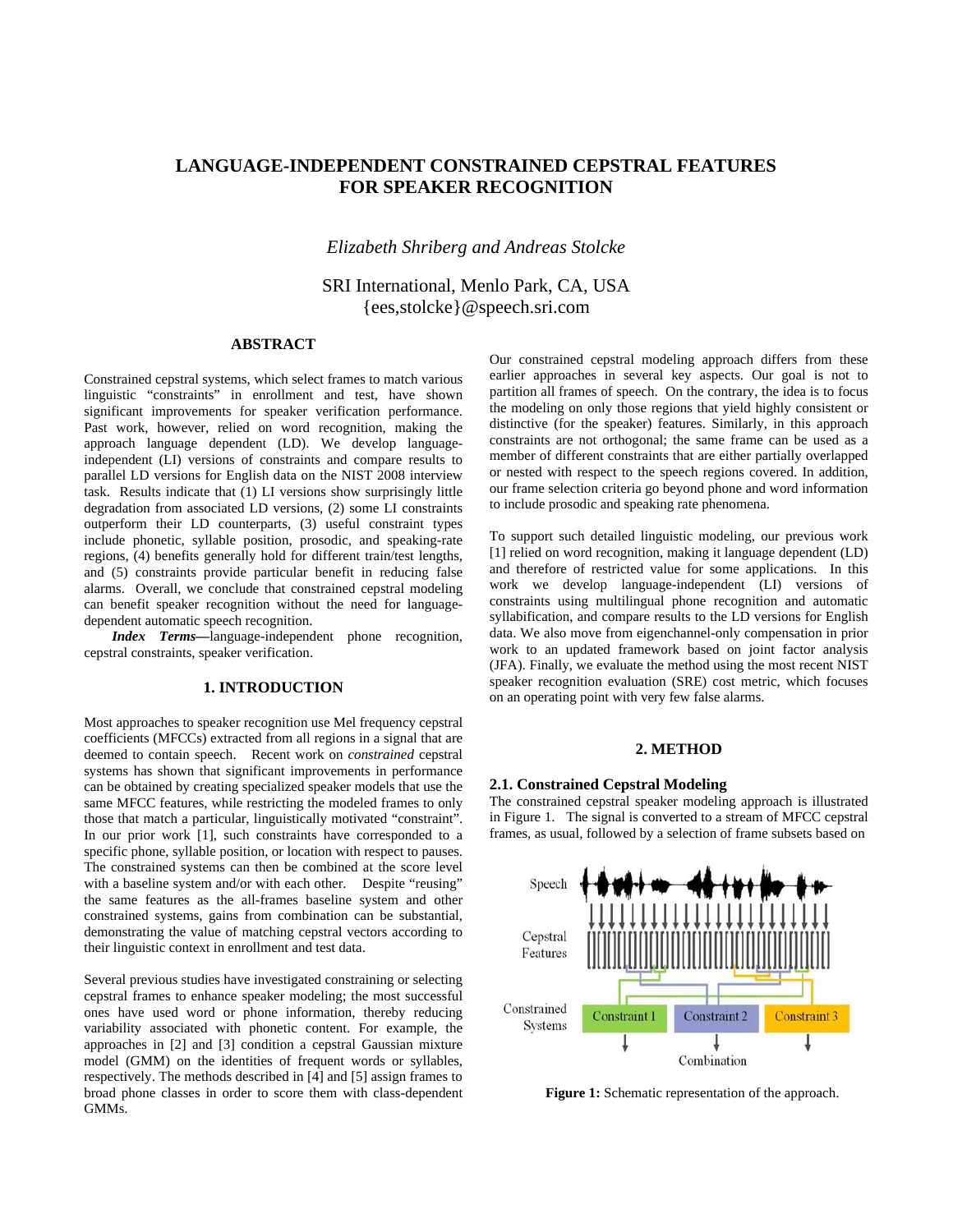linguistic criteria (explained in more detail below). Currently, our constraint systems are combined at the score level. Each constraint is associated with its own GMM-UBM (universal background model), yielding a verification score. The scores are combined with a baseline GMM that uses all frames, and/or with each other, in general using linear logistic regression. In the present study, given the lack of a suitable training set, we combine each constraint separately with the baseline score, using equal weights.

All constrained systems, as well as the baseline system, use the same front end, based on MFCCs from 24 Mel filters covering 300-3300 Hz. Twenty coefficients were computed (C0-C19). Based on these 20 values the first- and second-order derivatives are calculated, resulting in a 60-dimensional feature vector. This feature vector is mean and variance normalized over the session.

Within-speaker and across-speaker variability was modeled in the JFA framework [6]. The background model consisted of 1024 Gaussians; 300 eigenchannels and 600 eigenspeakers were included in the model (in [1] we had performed only eigenchannelbased modeling). As an expedient, these three model components were estimated for the baseline system, on all speech frames, and then reused for all constrained models. (Prior work [1] found that constrained models or their combination may work better if UBM and JFA matrices are trained for each constraint separately, but in the current effort this was not fully explored.) All model scores are normalized with ZT-norm.

### **2.2. Word Recognition**

Language-dependent constraints were based on the output of a fast and simplified version of SRI's conversational telephone speech recognition system, limited to two decoding and various rescoring passes [7]. The word error rate (WER) on native and nonnative speakers on transcribed parts of the Mixer corpus was 23.0% and 36.1%, respectively. On SRE 2006 microphone sessions we measured a WER of 28.8%.

#### **2.3. Multilingual Phone Recognition**

Language-independent constraints that made use of phonetic or syllable information were extracted based on the output of a multilingual phone recognizer. We used a set of 52 phones that give a reasonable representation of four fairly diverse languages (American English, Mandarin, Spanish, and Egyptian Arabic), while glossing over fine-grained distinctions in the languagespecific phone sets (such as tone in Mandarin). Training data comprised about 232 hours of American English (about equal parts native and nonnative speakers), 103 hours of Mandarin, 19 hours of Spanish, and 17 hours of Egyptian Colloquial Arabic, all from conversational telephone speech corpora. A phone trigram served as the phonotactic language model. The phone recognition error rate on English data was roughly 32% for native speakers and about 40% for nonnative speakers. Note that it is useful for the phone recognizer to have substantial error rates since our goal is to understand loss associated with errorful phone-based recognition on speaker recognition performance.

## **2.4. Language-independent Syllabification**

Since many constraints found to be useful as LD versions in prior work [1] make use of syllable information, we needed a syllabification approach that did not rely on word unit information. To compare results directly between LI and LD versions in this

study, we developed an automatic approach based only on phone (not word) information, which was applied both to phones from word recognition (for LD versions) and to phones from multilingual phone recognition (for LI versions). The automatic syllabification uses the maximum onset principle with a list of possible nuclei. Because syllabification intentionally does not reference word or phonotactic information, possible nuclei are restricted to sounds used most often as nuclei rather than onsets or codas. Syllables without vowels in dictionary pronunciations (e.g., words such as "hm", which contain a syllabic nasal or resonant) are therefore sacrificed. The maximum onset approach also groups long strings of consonants in the LI versions into a single (unpronounceable) onset, and generally produces minimal coda material compared with canonical word-level pronunciations.

## **2.5. Constraints**

We explored a large number of different constraints based on regions defined by phones, phone groups, syllable position, pause context, pitch and energy-based regions, speaking rate regions, and regions defined by more than one of these factors. Due to space limitations, we focus here on only a subset of ten constraints, chosen to represent a range of different feature types. Within each feature type we have chosen fairly well performing constraints based on the results from the LD approach.

Phone-based features are represented here by three constraints: **low vowels**, **non-low front vowels**, and **non-low back vowels**. Two constraints refer to specific phones, but extract frames from all syllables containing a specific phone in any part of the syllable. These include **syllables containing a nasal phone** ([m], [ng], or [n]), and **syllables containing an [r] or [l]**. Syllable position is represented here by two constraints: **syllable nuclei** and **syllable onsets**. (We note that syllable codas here perform rather weakly relative to their performance in [1], as a consequence of the maximum-onset-based syllabification described earlier, which reduces the content available in coda position.) For pause context we include a single constraint: automatically derived **syllables that directly precede a pause** of at least 60 milliseconds. We include a pitch feature: frames associated with a **positive pitch slope**, after a regularization and fitting of pitch to straight-line approximations, and a **speaking rate** feature, corresponding to regions of *slower* speech for that particular talker, given both the talker's speaking rate and the inherent durations of different phones.

## **2.6. Data**

Since LD constraints had worked particularly well on the interview portion of the SRE08 evaluation data (in part due to the availability of longer sessions), we focused our study of LI constraints on that condition. A set of 82 interview speakers was held out from the NIST SRE08 (original and follow-up) data for training purposes, and a test set was created using the remaining SRE08 data.

For each original condition from SRE08 an extended set was created by pairing every available model against every available test sample (except when the model and the test sample used data from the same original recording session). No additional models were created and only samples originally used for testing were used for testing in the extended set. The test sets thus created contained both *short* (3-minute) and *long* (8-minute) speech samples (the length on long sessions was limited to 8 minutes to match the SRE10 evaluation condition). Trial counts are given in Table 1.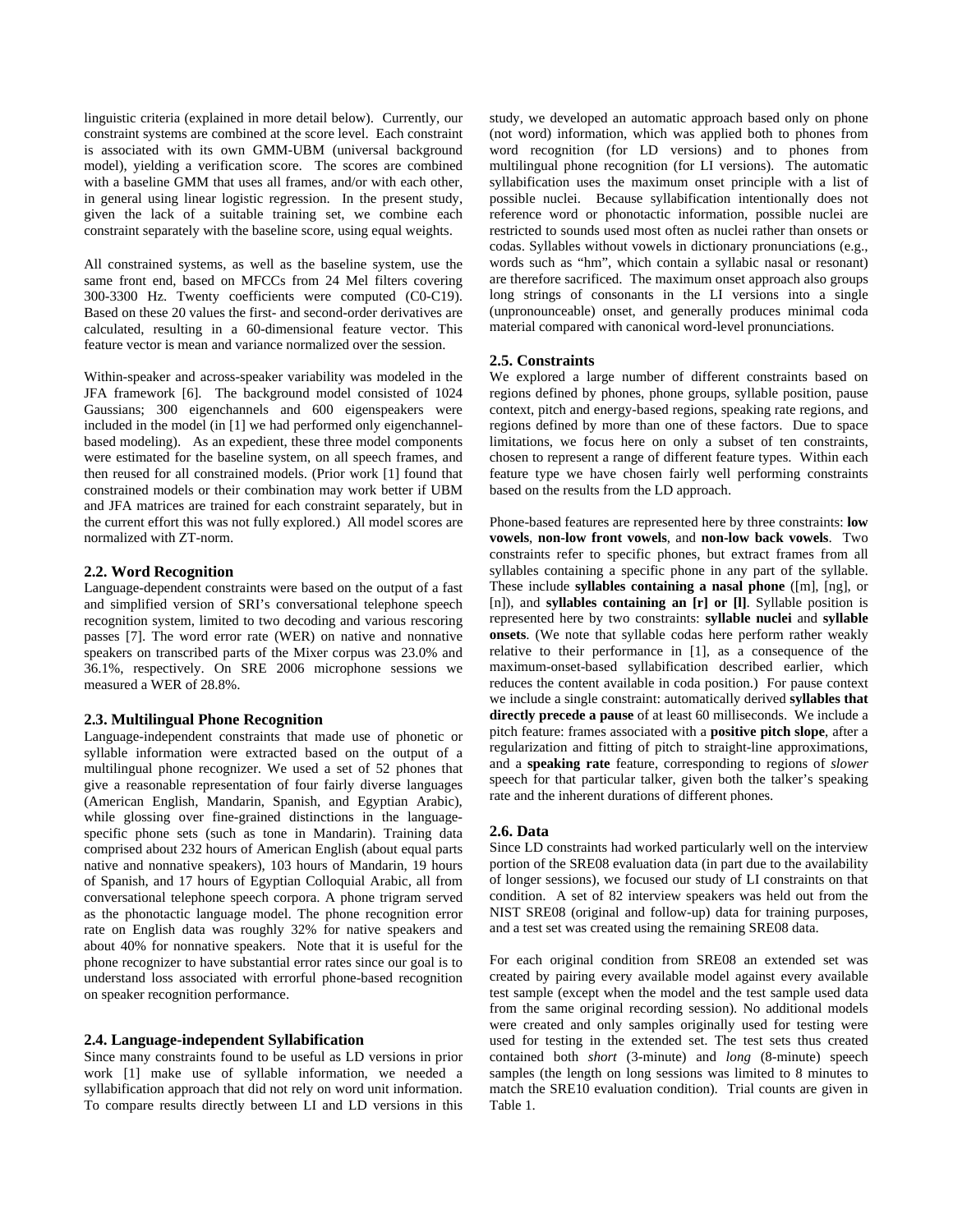| <b>Train-test</b><br>condition | <b>Target</b><br>trials | <b>Impostor</b><br>trials | <b>Total</b> |
|--------------------------------|-------------------------|---------------------------|--------------|
| Short-short                    | 33743                   | 1108882                   | 1142625      |
| Short-long                     | 10234                   | 336437                    | 346671       |
| Long-short                     | 32248                   | 1054592                   | 1086840      |
| Long-long                      | 9774                    | 319956                    | 329730       |

Table 1: Evaluation trials by condition.

The background GMM was trained on SRE04 data. The eigenchannel matrix was trained on SRE04 and SRE05 altmic data; eigenspeaker training additionally included telephone data from SRE05 and Switchboard. Score normalization made use of SRE04, SRE05, and SRE06 telephone and altmic data.

### **3. RESULTS**

#### **3.1. Constraint Sparseness and LD/LI Overlap**

A first set of results helpful in interpreting the performance of different constraints with respect to each other and with respect to comparing LD and LI versions is shown in Table 2. For each constraint we list the percentage of segmented frames (after nonspeech removal) matching the constraint, for both LD and LI versions, as well as the overlap in actual frames selected between the LD and LI versions. Because LI versions sometimes outperform LD versions for speaker verification (see Figure 3 and discussion), we compute the frame overlap percentage relative to both LD and LI frames.

**Table 2:** Frame percentages selected and overlaps between LD and LI constraint regions

| Constraint           | LD $%$ | LI%    | LI/LD   | LD/LI   |
|----------------------|--------|--------|---------|---------|
|                      | frames | frames | overlap | overlap |
| Low vowel            | 32.9   | 28.2   | 55.4    | 64.5    |
| Non-low front yowel  | 8.9    | 10.4   | 52.6    | 40.6    |
| Non-low back vowel   | 4.3    | 10.3   | 55.9    | 23.5    |
| Syllable with nasal  | 15.7   | 16.2   | 52.6    | 39.8    |
| Syllable with r or l | 13.2   | 11.7   | 47.3    | 53.4    |
| Syllable nucleus     | 30.3   | 35.0   | 71.5    | 61.8    |
| Syllable onset       | 21.2   | 21.9   | 58.8    | 58.0    |
| Prepause syllable    | 23.2   | 26.6   | 64.5    | 56.4    |
| Frame in pitch rise  | 17.8   | 18.5   | 83.6    | 79.5    |
| Slower speaking rate | 17.2   | 19.5   | 57.8    | 51.2    |

#### **3.2. Verification Performance in Long-Long Condition**

Figure 2 shows results for LD versus LI versions of the same constraint. Results are for the condition using long data in both training and testing. Constraints are shown on the x-axis, ordered by the relative performance gain in LD results. The y-axis is the relative performance gain from combination of the constraint with the baseline – the difference between the combined performance and the baseline alone, divided by the performance of the baseline alone. Thus, higher values indicate better constraints in terms of complementary information to the all-frames baseline. The metric being compared is the NIST decision cost function (DCF) in both the old version (oDCF; false alarms are 10 times more costly than false rejections) and the new SRE10 version (nDCF; false alarms are 1000 times more costly than false rejections).

A first observation is that even though constraint systems "reuse" the same cepstral features as used in the baseline system, they provide considerable gains (as high as over 20%) in combination. This is rather impressive given the sparse frame counts for some constraints as shown in Table 2. A second surprising finding is that despite the low rate of overlap between LD and LI frames shown in Table 2, overall, LI versions show rather minimal degradation with respect to LD versions. There are two exceptions: syllables with nasals, and syllables with [r] or [l]. In a few cases, the LI versions seem to outperform the LD versions: for the nucleus constraint, and for the slower speaking rate constraint. But generally speaking, these results suggest that there is not much loss for most constraints when moving from LD to LI phone and syllable extraction, and that this finding seems to hold across a range of different constraint types (phonetic, syllabic, prosodic). The same pattern of minimal loss from LD to LI performance holds for a number of other constraints not shown in Figure 2.



**Figure 2:** Comparison of LD and LI versions of selected constraints, for relative nDCF reduction from combination of constraint with baseline over baseline alone (long-long condition).

Next, we compare relative improvements from constrained modeling according to oDCF versus nDCF, which penalizes false alarms more severely. Figure 3 plots the two metrics against each other, for both LD and LI constraints.



**Figure 3:** Relative improvement ((base-(base+constraint))/base) for oDCF versus nDCF, for LD and LI constraints (long-long condition). The dashed line indicates  $y=x$ .

As shown, the improvement from constraint combination, relative to the result for the baseline system alone, is consistently greater for the nDCF than the oDCF metric, indicating that the constrained modeling is particularly good at reducing false alarms. The